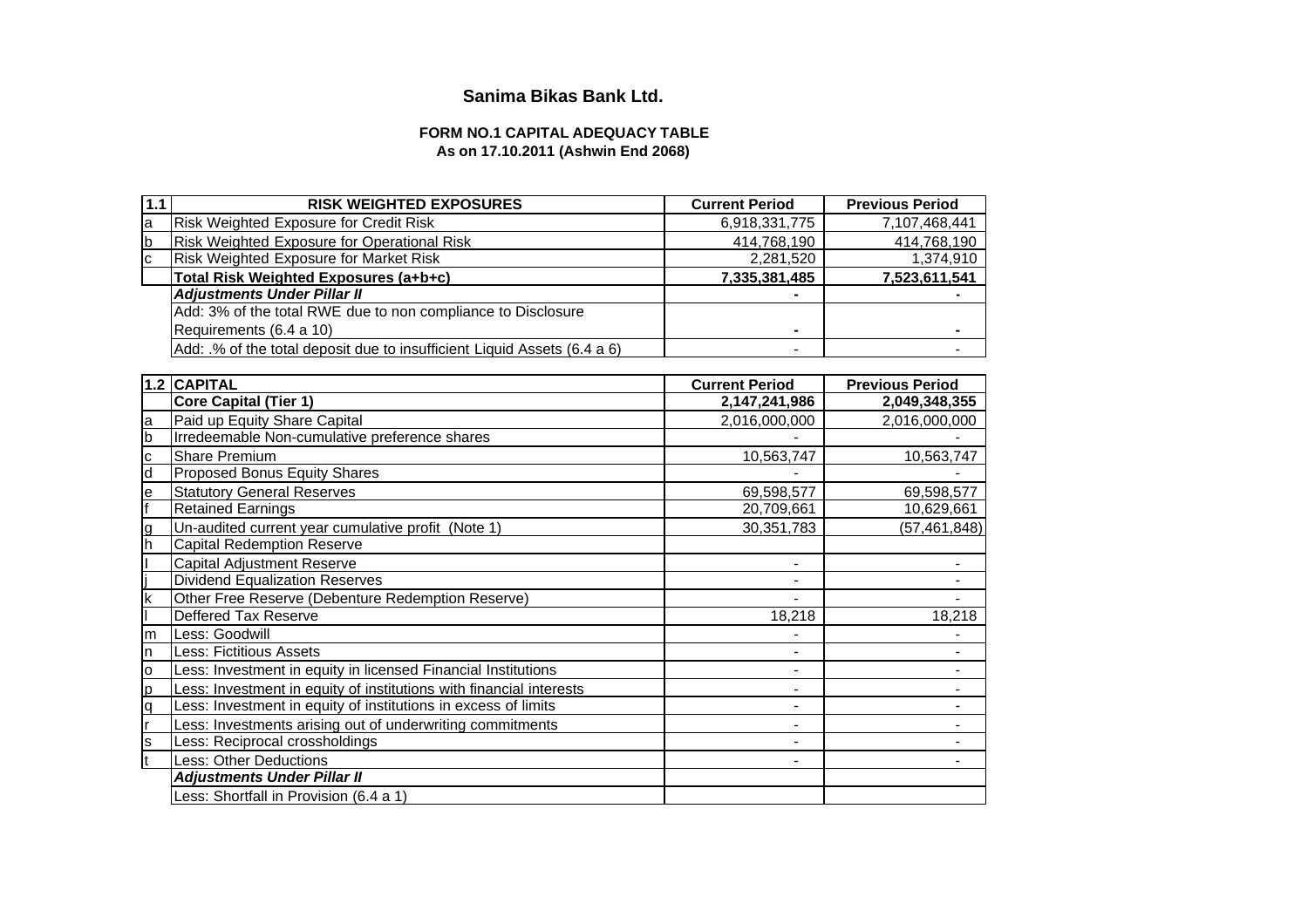|   | Less: Loans and Facilities extended to Related Parties and Restricted |                          |               |
|---|-----------------------------------------------------------------------|--------------------------|---------------|
|   | lending $(6.4 a 2)$                                                   |                          |               |
|   |                                                                       |                          |               |
|   | <b>Supplementary Capital (Tier 2)</b>                                 | 64,817,917               | 66,684,793    |
| a | Cumulative and/or Redeemable Preference Share                         |                          |               |
| b | Subordinated Term Debt                                                |                          |               |
| С | <b>Hybrid Capital Instruments</b>                                     | ۰                        |               |
| d | General loan loss provision                                           | 63,017,164               | 64,884,040    |
| e | <b>Investment Adjustment Reserve</b>                                  |                          |               |
|   | <b>Assets Revaluation Reserve</b>                                     | $\qquad \qquad$          |               |
| g | <b>Exchange Equalization Reserve</b>                                  | 1,800,753                | 1,800,753     |
| h | <b>Other Reserves</b>                                                 | $\overline{\phantom{0}}$ |               |
|   | <b>Total Capital Fund (Tier I and Tier II)</b>                        | 2,212,059,903            | 2,116,033,148 |

| <b>1.3 CAPITAL ADEQUACY RATIOS</b>                                        | <b>Current Period</b> | <b>Previous Period</b> |
|---------------------------------------------------------------------------|-----------------------|------------------------|
| Tier 1 Capital to Total Risk Weighted Exposures (After Bank's adjustments |                       |                        |
| lof Pillar II)                                                            | 29.27%                | 27.24%                 |
| Tier 1 and Tier 2 Capital to Total Risk Weighted Exposures (After Bank's  |                       |                        |
| adjustments of Pillar II)                                                 | 30.16%                | 28.13%                 |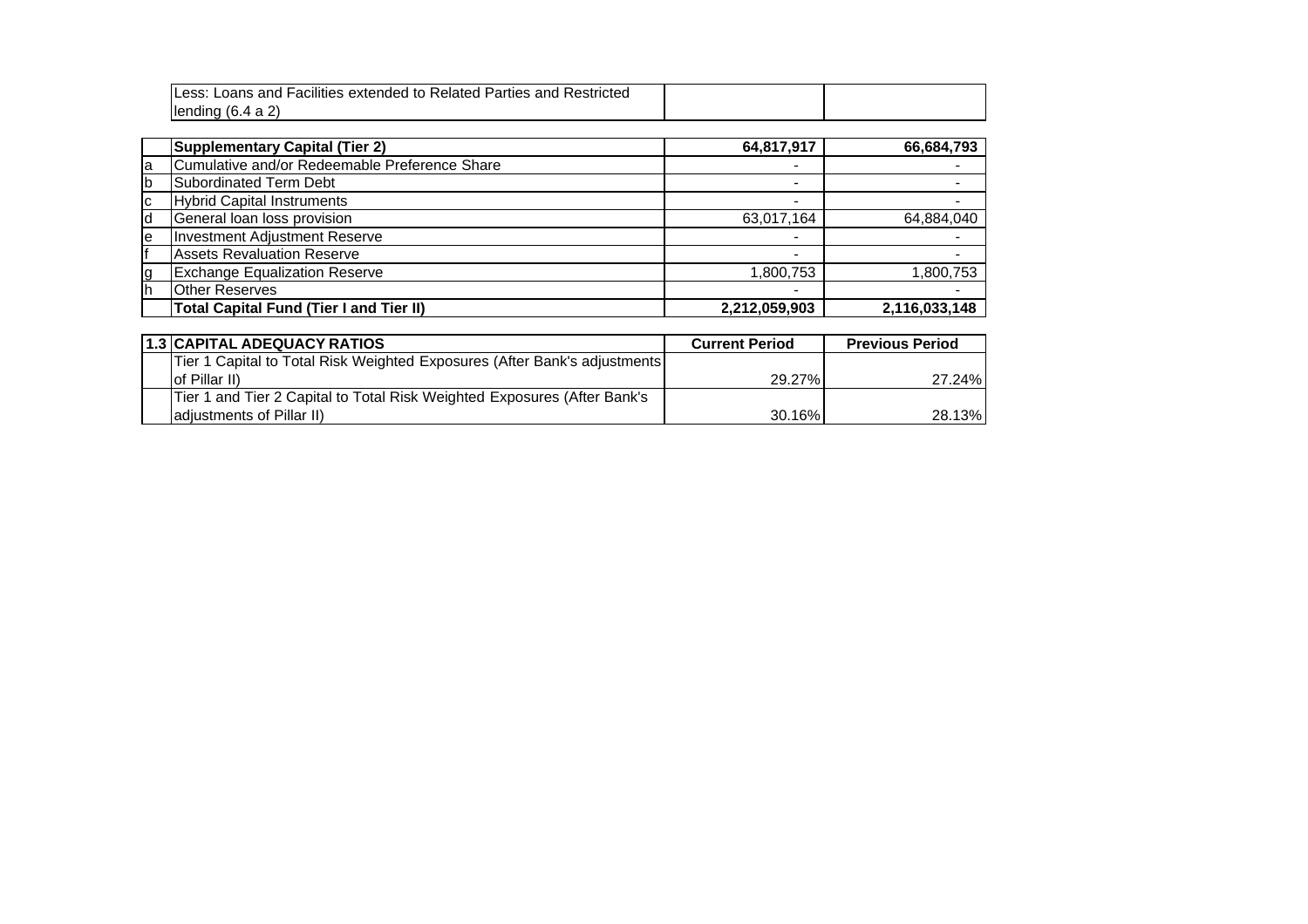### **FORM NO.2 RISK WEIGHTED EXPOSURE FOR CREDIT RISK**

**As on 17.10.2011 (Ashwin End 2068)**

|                                                                                   |                                                                                                                                                                                                                                                                                                           |                          | <b>Specific</b> |                             |                          |                             | <b>Risk Weighted</b>        |
|-----------------------------------------------------------------------------------|-----------------------------------------------------------------------------------------------------------------------------------------------------------------------------------------------------------------------------------------------------------------------------------------------------------|--------------------------|-----------------|-----------------------------|--------------------------|-----------------------------|-----------------------------|
| A. Balance Sheet Exposures                                                        |                                                                                                                                                                                                                                                                                                           | <b>Book Value</b>        | Provision       | <b>Eligible CRM</b>         | <b>Net Value</b>         | <b>Risk Weigh Exposures</b> |                             |
|                                                                                   | SI No. - NRB 9.1                                                                                                                                                                                                                                                                                          | l a                      | b               | c                           | d=a-b-c                  | e                           | $f = d^*e$                  |
| Cash Balance                                                                      | Assets:1                                                                                                                                                                                                                                                                                                  | 172,983,986              |                 |                             | 172,983,986              | 0%                          | $\sim$                      |
| <b>Balance With Nepal Rastra Bank</b>                                             | Assets: 2.1                                                                                                                                                                                                                                                                                               | 409,725,431              |                 |                             | 409,725,431              | 0%                          | $\overline{\phantom{a}}$    |
| Gold                                                                              |                                                                                                                                                                                                                                                                                                           | $\sim$                   |                 |                             |                          | 0%                          | $\sim$                      |
| <b>Investment in Nepalese Government Securities</b>                               | Assets: 4.1.1                                                                                                                                                                                                                                                                                             | 800,374,018              |                 |                             | 800,374,018              | 0%                          | $\sim$                      |
| All other Claims on Government of Nepal                                           |                                                                                                                                                                                                                                                                                                           | 26,913,241               |                 |                             | 26,913,241               | 0%                          | $\overline{\phantom{a}}$    |
| <b>Investment in Nepal Rastra Bank securities</b>                                 | Assets: 4.1.2                                                                                                                                                                                                                                                                                             | $\overline{\phantom{a}}$ |                 |                             | $\overline{\phantom{a}}$ | 0%                          | $\overline{\phantom{a}}$    |
| All other claims on Nepal Rastra Bank                                             |                                                                                                                                                                                                                                                                                                           | $\sim$                   |                 |                             | $\sim$                   | 0%                          | $\sim$                      |
| Claims on Foreign Government and Central Bank (ECA 0-1)                           |                                                                                                                                                                                                                                                                                                           | $\overline{a}$           |                 |                             | $\sim$                   | 0%                          | $\sim$                      |
| Claims on Foreign Government and Central Bank (ECA -2)                            |                                                                                                                                                                                                                                                                                                           | $\sim$                   |                 | $\mathbf{r}$                | $\sim$                   | 20%                         | $\mathcal{L}_{\mathcal{A}}$ |
| Claims on Foreign Government and Central Bank (ECA -3)                            |                                                                                                                                                                                                                                                                                                           | $\sim$                   |                 | $\blacksquare$              | $\blacksquare$           | 50%                         | $\sim$                      |
| Claims on Foreign Government and Central Bank (ECA-4-6)                           |                                                                                                                                                                                                                                                                                                           | $\blacksquare$           |                 | $\sim$                      | $\sim$                   | 100%                        | $\sim$                      |
| Claims on Foreign Government and Central Bank (ECA -7)                            |                                                                                                                                                                                                                                                                                                           | $\sim$                   |                 | $\blacksquare$              | $\blacksquare$           | 150%                        | $\blacksquare$              |
| Claims On BIS, IMF, ECB, EC and on Multilateral                                   |                                                                                                                                                                                                                                                                                                           |                          |                 |                             |                          |                             |                             |
| Development Banks (MDB's) recognized by the framework                             |                                                                                                                                                                                                                                                                                                           |                          |                 |                             |                          | 0%                          |                             |
| Claims on Other Multilateral Development Banks                                    |                                                                                                                                                                                                                                                                                                           | $\blacksquare$           |                 | $\mathbf{r}$                | $\sim$                   | 100%                        | $\sim$                      |
| Claims on Public Sector Entity (ECA 0-1)                                          |                                                                                                                                                                                                                                                                                                           | $\blacksquare$           |                 | $\overline{\phantom{a}}$    | $\overline{\phantom{a}}$ | 20%                         | $\sim$                      |
| Claims on Public Sector Entity (ECA 2)                                            |                                                                                                                                                                                                                                                                                                           | $\overline{a}$           |                 | $\sim$                      | $\sim$                   | 50%                         | $\sim$                      |
| Claims on Public Sector Entity (ECA 3-6)                                          |                                                                                                                                                                                                                                                                                                           | $\blacksquare$           |                 | $\blacksquare$              | $\blacksquare$           | 100%                        | $\sim$                      |
| Claims on Public Sector Entity (ECA 7)                                            |                                                                                                                                                                                                                                                                                                           |                          |                 | $\sim$                      | $\sim$                   | 150%                        | $\sim$                      |
| Claims on domestic banks that meet capital adequacy requirements                  | Assets: (2.2+3)                                                                                                                                                                                                                                                                                           | 1,021,333,547            |                 | $\blacksquare$              | 1,021,333,547            | 20%                         | 204,266,709                 |
|                                                                                   |                                                                                                                                                                                                                                                                                                           |                          |                 |                             |                          |                             |                             |
| Claims on domestic banks that do not meet capital adequacy requirements           |                                                                                                                                                                                                                                                                                                           | 30,000,000               |                 | $\overline{\phantom{a}}$    | 30,000,000               | 100%                        | 30,000,000                  |
| Claims on foreign bank (ECA Rating 0-1)                                           |                                                                                                                                                                                                                                                                                                           | 49,496,745               |                 | $\blacksquare$              | 49,496,745               | 20%                         | 9,899,349                   |
| Claims on foreign bank (ECA Rating 2)                                             |                                                                                                                                                                                                                                                                                                           |                          |                 | $\blacksquare$              |                          | 50%                         |                             |
| Claims on foreign bank (ECA Rating 3-6)                                           |                                                                                                                                                                                                                                                                                                           | $\overline{\phantom{a}}$ |                 | $\overline{\phantom{a}}$    | $\sim$                   | 100%                        | $\sim$                      |
| Claims on foreign bank (ECA Rating 7)                                             |                                                                                                                                                                                                                                                                                                           |                          |                 | $\overline{a}$              | $\overline{\phantom{a}}$ | 150%                        | $\sim$                      |
| Claims on foreign bank incorporated in SAARC region operating with a buffer       |                                                                                                                                                                                                                                                                                                           |                          |                 |                             |                          |                             |                             |
| of 1% above their respective regulatory capital requirement                       |                                                                                                                                                                                                                                                                                                           | 9,071,148                |                 |                             | 9,071,148                | 20%                         | 1,814,230                   |
| Claims on Domestic Corporates                                                     |                                                                                                                                                                                                                                                                                                           | 2,702,680,640            | $\sim$          | 37,885,593                  | 2,664,795,047            | 100%                        | 2,664,795,047               |
| Claims on Foreign Corporates (ECA 0-1)                                            |                                                                                                                                                                                                                                                                                                           |                          |                 | $\overline{a}$              |                          | 20%                         |                             |
| Claims on Foreign Corporates (ECA 2)                                              |                                                                                                                                                                                                                                                                                                           | $\sim$                   |                 | $\sim$                      | $\sim$                   | 50%                         | $\sim$                      |
| Claims on Foreign Corporates (ECA 3-6)                                            |                                                                                                                                                                                                                                                                                                           | $\blacksquare$           |                 | $\overline{a}$              | $\sim$                   | 100%                        | $\sim$                      |
| Claims on Foreign Corporates (ECA 7)                                              |                                                                                                                                                                                                                                                                                                           | $\sim$                   |                 | $\mathcal{L}^{\mathcal{A}}$ | $\sim$                   | 150%                        | $\sim$                      |
| Regulatory Retail Portfolio (Not Overdue)                                         |                                                                                                                                                                                                                                                                                                           | 1,827,631,577            |                 | 45,863,476                  | 1,781,768,101            | 75%                         | 1,336,326,075               |
| Claims Fullfilling all criterion of regulatory retail except granularity          |                                                                                                                                                                                                                                                                                                           | 19.469.541               |                 | 9,497,996                   | 9,971,545                | 100%                        | 9,971,545                   |
| Claims secured by residential properties                                          |                                                                                                                                                                                                                                                                                                           | 340,588,345              |                 | $\overline{a}$              | 340,588,345              | 60%                         | 204,353,007                 |
| Claims not fully secured by residential properties                                |                                                                                                                                                                                                                                                                                                           |                          |                 | $\blacksquare$              | $\sim$                   | 150%                        | $\overline{\phantom{a}}$    |
| Claims secured by residential properties (Overdue)                                |                                                                                                                                                                                                                                                                                                           |                          | $\overline{a}$  | $\overline{\phantom{a}}$    |                          | 100%                        |                             |
| Claims secured by Commercial real estate                                          |                                                                                                                                                                                                                                                                                                           | 535,009,718              |                 | $\overline{\phantom{a}}$    | 535,009,718              | 100%                        | 535,009,718                 |
| Past due claims (except for claim secured by residential properties)              |                                                                                                                                                                                                                                                                                                           | 63,535,773               | $\sim$          |                             | 63,535,773               | 150%                        | 95,303,660                  |
| <b>High Risk Claims</b>                                                           |                                                                                                                                                                                                                                                                                                           | 683,335,397              |                 | 47,978,552                  | 635,356,845              | 150%                        | 953,035,268                 |
|                                                                                   |                                                                                                                                                                                                                                                                                                           |                          |                 |                             |                          |                             |                             |
| Investments in equity and other capital instruments of institutions listed in the | Assets:                                                                                                                                                                                                                                                                                                   |                          |                 |                             |                          |                             |                             |
| stock exchange                                                                    | $(5.1.4 + 5.1.7 + 5.1.8)$                                                                                                                                                                                                                                                                                 |                          |                 |                             |                          | 100%                        |                             |
| Investments in equity and other capital instruments of institutions not listed in |                                                                                                                                                                                                                                                                                                           |                          |                 |                             |                          |                             |                             |
| the stock exchange                                                                | $\frac{1}{2}$ = $\frac{1}{2}$ = $\frac{1}{2}$ = $\frac{1}{2}$ = $\frac{1}{2}$ = $\frac{1}{2}$ = $\frac{1}{2}$ = $\frac{1}{2}$ = $\frac{1}{2}$ = $\frac{1}{2}$ = $\frac{1}{2}$ = $\frac{1}{2}$ = $\frac{1}{2}$ = $\frac{1}{2}$ = $\frac{1}{2}$ = $\frac{1}{2}$ = $\frac{1}{2}$ = $\frac{1}{2}$ = $\frac{1$ | 100,000                  | --- ----------  |                             | 100,000                  | 150%                        | 150,000                     |

**FORM NO.2 RISK WEIGHTED EXPOSURE FOR CREDIT RISK**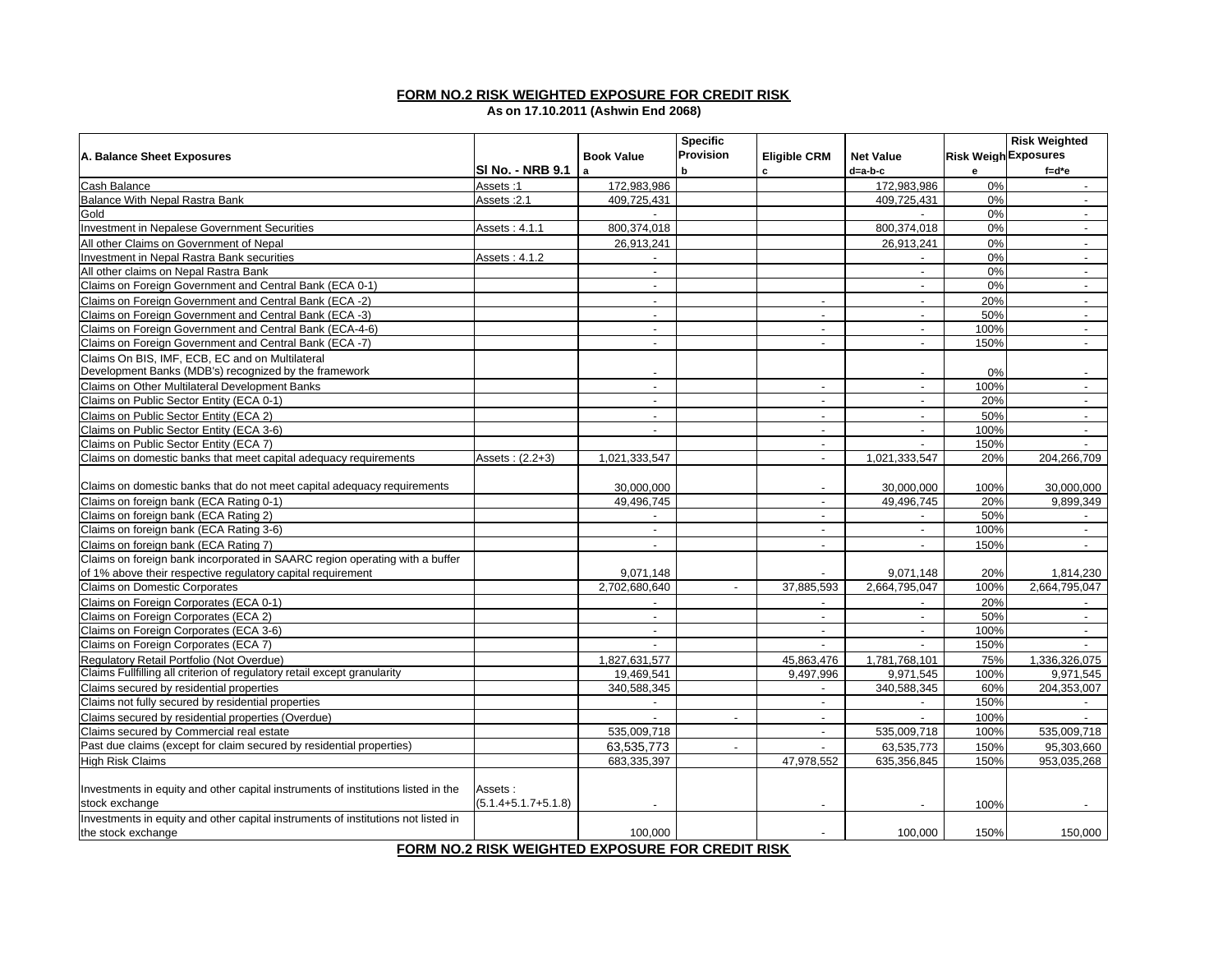|                                                                               |                  | As on 17.10.2011 (Ashwin End 2068) |                 |                          |                          |                             |                          |
|-------------------------------------------------------------------------------|------------------|------------------------------------|-----------------|--------------------------|--------------------------|-----------------------------|--------------------------|
|                                                                               |                  |                                    | <b>Specific</b> |                          |                          |                             | <b>Risk Weighted</b>     |
| A. Balance Sheet Exposures                                                    |                  | <b>Book Value</b>                  | Provision       | <b>Eligible CRM</b>      | <b>Net Value</b>         | <b>Risk Weigh Exposures</b> |                          |
|                                                                               | SI No. - NRB 9.1 | l a                                | b.              | c                        | d=a-b-c                  | е                           | $f = d^*e$               |
| Other Assets - Interest Receivable / Claim on Govt. Securities                | Assets: 10.1.2   | 19,921,520                         |                 |                          | 19,921,520               | 0%                          | $\sim$                   |
| Other Assets - Cash & Cash in Transit Items                                   | Assets: 7        | $\sim$                             |                 | $\sim$                   | $\sim$                   | 20%                         | $\sim$                   |
| Other Assets (as per attachment)                                              |                  | 650,075,042                        | 46,741,257      | $\overline{a}$           | 603,333,785              | 100%                        | 603,333,785              |
| <b>TOTAL</b>                                                                  |                  | 9,362,245,668                      | 46,741,257      | 141,225,616              | 9,174,278,795            |                             | 6,648,258,393            |
|                                                                               |                  | <b>Gross Book</b>                  | <b>Specific</b> |                          |                          |                             | <b>Risk Weighted</b>     |
| <b>B. Off Balance Sheet Exposures</b>                                         |                  | Value                              | Provision       | <b>Eligible CRM</b>      | <b>Net Value</b>         | <b>Risk Weigh Exposures</b> |                          |
|                                                                               |                  | a                                  | b               | c                        | d=a-b-c                  | е                           | $f = d^*e$               |
| Revocable Commitments                                                         |                  |                                    |                 |                          | $\mathbf{r}$             | 0%                          | $\overline{\phantom{a}}$ |
| <b>Bills Under Collection</b>                                                 |                  |                                    |                 |                          | $\overline{a}$           | 0%                          |                          |
| Forward Foreign Exchange Contract Liabilities                                 |                  | $\overline{\phantom{a}}$           |                 |                          | $\overline{\phantom{a}}$ | 10%                         | $\sim$                   |
| LC Commitments With Original Maturity Up to 6 months Domestic<br>Counterparty |                  |                                    |                 |                          |                          | 20%                         |                          |
| Foreign Counterparty (ECA Rating 0-1)                                         |                  | $\sim$                             |                 | $\blacksquare$           | $\overline{a}$           | 20%                         | $\overline{\phantom{a}}$ |
| Foreign Counterparty (ECA Rating 2)                                           |                  | $\blacksquare$                     |                 | $\overline{\phantom{a}}$ | $\overline{\phantom{a}}$ | 50%                         | $\overline{\phantom{a}}$ |
| Foreign Counterparty (ECA Rating 3-6)                                         |                  | $\sim$                             |                 | $\blacksquare$           | $\sim$                   | 100%                        | $\blacksquare$           |
| Foreign Counterparty (ECA Rating 7)                                           |                  | $\blacksquare$                     |                 | $\overline{a}$           | $\overline{\phantom{a}}$ | 150%                        | $\overline{\phantom{a}}$ |
|                                                                               |                  |                                    |                 |                          |                          |                             |                          |
| LC Commitments With Original Maturity Over 6 months Domestic Counterparty     |                  | $\overline{\phantom{a}}$           |                 | $\overline{\phantom{a}}$ | $\overline{\phantom{a}}$ | 50%                         | $\blacksquare$           |
| Foreign Counterparty (ECA Rating 0-1)                                         |                  |                                    |                 | $\overline{a}$           | $\overline{\phantom{a}}$ | 20%                         | $\blacksquare$           |
| Foreign Counterparty (ECA Rating 2)                                           |                  |                                    |                 | ÷                        | $\overline{a}$           | 50%                         | $\sim$                   |
| Foreign Counterparty (ECA Rating 3-6)                                         |                  |                                    |                 | $\overline{\phantom{a}}$ | $\blacksquare$           | 100%                        | $\overline{\phantom{a}}$ |
| Foreign Counterparty (ECA Rating 7)                                           |                  | $\blacksquare$                     |                 | $\blacksquare$           | $\mathbf{r}$             | 150%                        | $\overline{\phantom{a}}$ |
| Bid Bond, Performance Bond and Counter guarantee Domestic Counterparty        |                  | 157,181,406                        |                 | 12,927,225               | 144,254,181              | 50%                         | 72,127,091               |
| Foreign Counterparty (ECA Rating 0-1)                                         |                  |                                    |                 |                          |                          | 20%                         |                          |
| Foreign Counterparty (ECA Rating 2)                                           |                  | $\overline{\phantom{a}}$           |                 | $\blacksquare$           | $\blacksquare$           | 50%                         | $\blacksquare$           |
| Foreign Counterparty (ECA Rating 3-6)                                         |                  | $\blacksquare$                     |                 | $\overline{a}$           | $\blacksquare$           | 100%                        | $\overline{\phantom{a}}$ |
| Foreign Counterparty (ECA Rating 7)                                           |                  | $\overline{a}$                     |                 | $\sim$                   | $\sim$                   | 150%                        | $\sim$                   |
| <b>Unpaid Guarantee Claims</b>                                                |                  | $\overline{\phantom{0}}$           |                 | $\overline{a}$           | $\overline{a}$           | 200%                        | $\overline{\phantom{a}}$ |
| Underwriting commitments                                                      |                  | $\sim$                             |                 | $\blacksquare$           | $\sim$                   | 50%                         | $\blacksquare$           |
| ending of Bank's Securities or Posting of Securities as collateral            |                  | $\blacksquare$                     |                 | $\blacksquare$           | $\blacksquare$           | 100%                        | $\overline{\phantom{a}}$ |
| Repurchase Agreements, Assets sale with recourse                              |                  | $\blacksquare$                     |                 | $\blacksquare$           | $\blacksquare$           | 100%                        | $\overline{\phantom{a}}$ |
| <b>Advance Payment Guarantee</b>                                              |                  | 35,340,221                         |                 | 1,382,231                | 33,957,990               | 100%                        | 33,957,990               |
| <b>Financial Guarantee</b>                                                    |                  | 58,577,404                         |                 | 3,683,500                | 54,893,904               | 100%                        | 54,893,904               |
| Acceptances and Endorsements                                                  |                  |                                    |                 |                          |                          | 100%                        |                          |
| Unpaid portion of Partly paid shares and Securities                           |                  | $\blacksquare$                     |                 | $\blacksquare$           | $\overline{\phantom{a}}$ | 100%                        | $\overline{\phantom{a}}$ |
| Irrevocable Credit commitments (Short Term)                                   |                  | 330,832,058                        |                 | $\overline{\phantom{a}}$ | 330,832,058              | 20%                         | 66,166,412               |
| Irrevocable Credit commitments (Long Term)                                    |                  |                                    |                 | $\overline{\phantom{a}}$ | $\sim$                   | 50%                         | $\sim$                   |
| <b>Other Contingent Liabilities</b>                                           |                  | 42,927,984                         |                 |                          | 42,927,984               | 100%                        | 42,927,984               |
| <b>TOTAL</b>                                                                  |                  | 624,859,073                        |                 | 17,992,956               | 606,866,117              |                             | 270,073,380              |
| Total RWE for credit Risk Before Adjustment (A) +(B)                          |                  | 9,987,104,741                      | 46,741,257      | 159,218,572              | 9,781,144,912            |                             | 6,918,331,773            |

| Adiustments under Pillar II                                             |  |  |  |  |
|-------------------------------------------------------------------------|--|--|--|--|
| Add: 10% of the loan and facilities in excess of Single Obligor Limits  |  |  |  |  |
| (6.4 a 3)                                                               |  |  |  |  |
| Add: 1% of the contract (sale) value in case of the sale of credit with |  |  |  |  |
| recourse $(6.4 a 4)$                                                    |  |  |  |  |
| Total RWE for Credit Risk (After bank's Adiustments of Pillar II)       |  |  |  |  |

\* The investment in equity include the investment made in equity shares of Nepal Clearing House Company Ltd.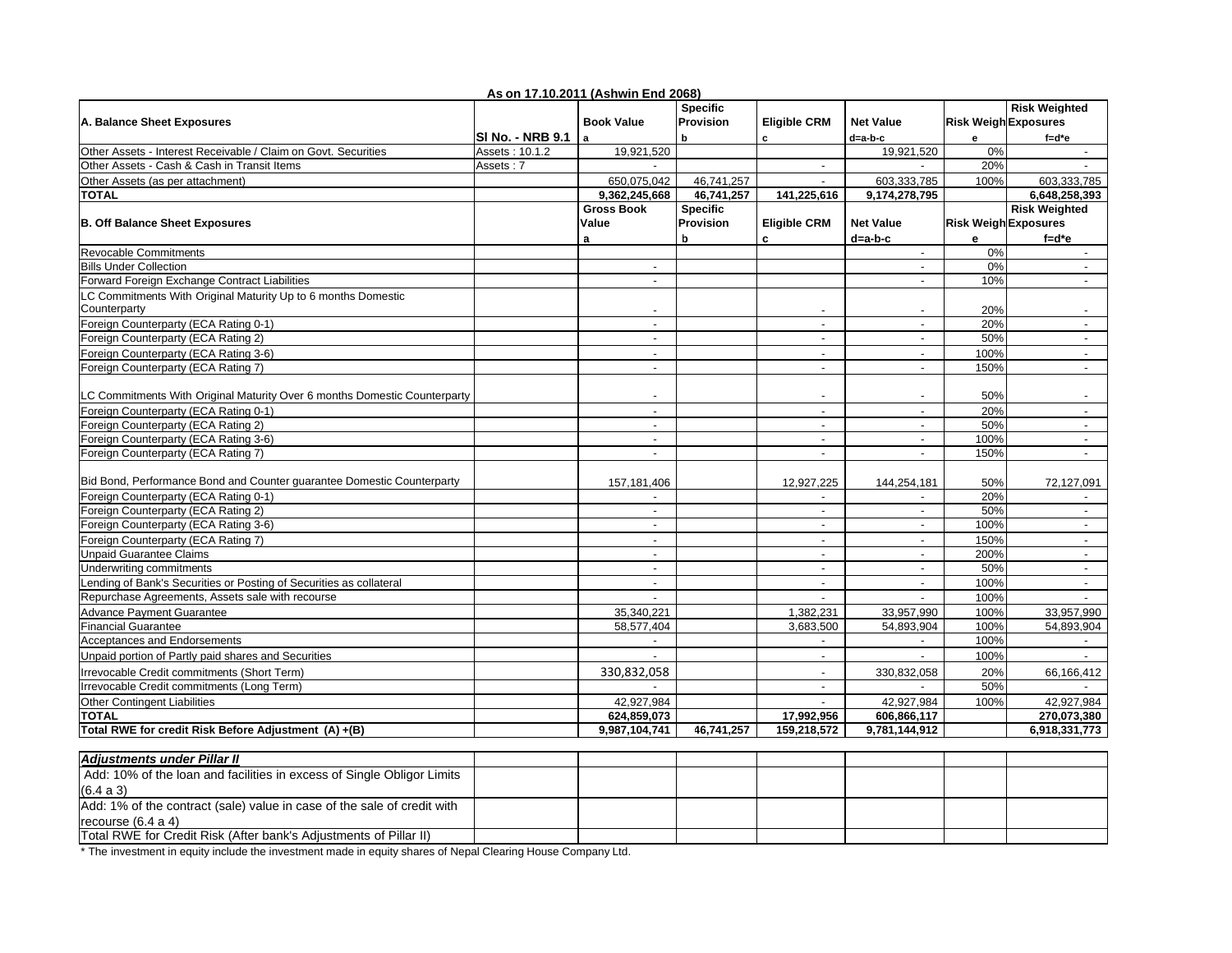#### **FORM NO.3 ELIGIBLE CREDIT RISK MITIGANTS As on 17.10.2011 (Ashwin End 2068)**

|                                                                                                         |                              |                                        |      |                                 | G'tee of | Sec/G'tee of      | G'tee of |                         | Sec/G'tee    |                             |
|---------------------------------------------------------------------------------------------------------|------------------------------|----------------------------------------|------|---------------------------------|----------|-------------------|----------|-------------------------|--------------|-----------------------------|
|                                                                                                         | Deposits with<br><b>Bank</b> | <b>Deposits with</b><br>other banks/FI | Gold | Govt.& NRB<br><b>Securities</b> | Govt. of | other             | domestic | G'tee of<br><b>MDBs</b> | of Foreign   | Total                       |
| <b>Credit Exposures</b>                                                                                 |                              |                                        |      |                                 | Nepal    | <b>Sovereigns</b> | banks    |                         | <b>Banks</b> |                             |
|                                                                                                         | (a)                          | (b)                                    | (c)  | (d)                             | (e)      | (f)               | (g)      | (h)                     | (1)          |                             |
| <b>Balance Sheet Exposures</b>                                                                          |                              |                                        |      |                                 |          |                   |          |                         |              |                             |
| Claims on Foreign Government and Central Bank (ECA -2)                                                  |                              |                                        |      |                                 |          |                   |          |                         |              |                             |
| Claims on Foreign Government and Central Bank (ECA -3)                                                  |                              |                                        |      |                                 |          |                   |          |                         |              | $\mathcal{L}$               |
| Claims on Foreign Government and Central Bank (ECA-4-6)                                                 |                              |                                        |      |                                 |          |                   |          |                         |              | $\sim$                      |
| Claims on Foreign Government and Central Bank (ECA -7)                                                  |                              |                                        |      |                                 |          |                   |          |                         |              | $\sim$                      |
| Claims on Other Multilateral Development Banks                                                          |                              |                                        |      |                                 |          |                   |          |                         |              | $\overline{\phantom{a}}$    |
| Claims on Public Sector Entity (ECA 0-1)                                                                |                              |                                        |      |                                 |          |                   |          |                         |              | $\sim$                      |
| Claims on Public Sector Entity (ECA 2)                                                                  |                              |                                        |      |                                 |          |                   |          |                         |              | $\sim$                      |
| Claims on Public Sector Entity (ECA 3-6)                                                                |                              |                                        |      |                                 |          |                   |          |                         |              | $\overline{\phantom{a}}$    |
| Claims on Public Sector Entity (ECA 7)                                                                  |                              |                                        |      |                                 |          |                   |          |                         |              | $\sim$                      |
|                                                                                                         |                              |                                        |      |                                 |          |                   |          |                         |              |                             |
| Claims on domestic banks that meet capital adequacy requirements                                        |                              |                                        |      |                                 |          |                   |          |                         |              |                             |
| Claims on domestic banks that do not meet capital adequacy                                              |                              |                                        |      |                                 |          |                   |          |                         |              |                             |
| requirements                                                                                            |                              |                                        |      |                                 |          |                   |          |                         |              |                             |
| Claims on foreign bank (ECA Rating 0-1)                                                                 |                              |                                        |      |                                 |          |                   |          |                         |              | $\mathcal{L}_{\mathcal{A}}$ |
| Claims on foreign bank (ECA Rating 2)                                                                   |                              |                                        |      |                                 |          |                   |          |                         |              | $\sim$                      |
| Claims on foreign bank (ECA Rating 3-6)                                                                 |                              |                                        |      |                                 |          |                   |          |                         |              | $\sim$                      |
|                                                                                                         |                              |                                        |      |                                 |          |                   |          |                         |              | $\blacksquare$              |
| Claims on foreign bank (ECA Rating 7)                                                                   |                              |                                        |      |                                 |          |                   |          |                         |              |                             |
|                                                                                                         |                              |                                        |      |                                 |          |                   |          |                         |              |                             |
| Claims on foreign bank incorporated in SAARC region operating with a                                    |                              |                                        |      |                                 |          |                   |          |                         |              |                             |
| buffer of 1% above their respective regulatory capital requirement                                      |                              |                                        |      |                                 |          |                   |          |                         |              |                             |
| <b>Claims on Domestic Corporates</b>                                                                    | 37,885,593                   |                                        |      |                                 |          |                   |          |                         |              | 37,885,593                  |
| Claims on Foreign Corporates (ECA 0-1)                                                                  |                              |                                        |      |                                 |          |                   |          |                         |              |                             |
| Claims on Foreign Corporates (ECA 2)                                                                    |                              |                                        |      |                                 |          |                   |          |                         |              | $\sim$                      |
| Claims on Foreign Corporates (ECA 3-6)                                                                  |                              |                                        |      |                                 |          |                   |          |                         |              | $\sim$                      |
| Claims on Foreign Corporates (ECA 7)                                                                    |                              |                                        |      |                                 |          |                   |          |                         |              |                             |
| Regulatory Retail Portfolio (Not Overdue)                                                               | 45,863,476                   |                                        |      |                                 |          |                   |          |                         |              | 45,863,476                  |
| Claims Fullfilling all criterion of regulatory retail except granularity                                | 9,497,996                    |                                        |      |                                 |          |                   |          |                         |              | 9,497,996                   |
| Claims secured by residential properties                                                                |                              |                                        |      |                                 |          |                   |          |                         |              |                             |
| Claims not fully secured by residential properties                                                      |                              |                                        |      |                                 |          |                   |          |                         |              | $\blacksquare$              |
| Claims secured by residential properties (Overdue)                                                      |                              |                                        |      |                                 |          |                   |          |                         |              | $\sim$                      |
| Claims secured by Commercial real estate                                                                |                              |                                        |      |                                 |          |                   |          |                         |              | $\overline{\phantom{a}}$    |
|                                                                                                         |                              |                                        |      |                                 |          |                   |          |                         |              |                             |
| Past due claims (except for claim secured by residential properties)                                    |                              |                                        |      |                                 |          |                   |          |                         |              |                             |
| <b>High Risk Claims</b>                                                                                 | 47,978,552                   |                                        |      |                                 |          |                   |          |                         |              | 47,978,552                  |
| Investments in equity and other capital instruments of institutions listed                              |                              |                                        |      |                                 |          |                   |          |                         |              |                             |
| in the stock exchange                                                                                   |                              |                                        |      |                                 |          |                   |          |                         |              |                             |
| Investments in equity and other capital instruments of institutions not<br>listed in the stock exchange |                              |                                        |      |                                 |          |                   |          |                         |              |                             |
| Other Assets - Cash & Cash in Transit Items                                                             |                              |                                        |      |                                 |          |                   |          |                         |              |                             |
| Other Assets - Investments in equity or regulatory capital instruments                                  |                              |                                        |      |                                 |          |                   |          |                         |              |                             |
| issued by securities firms                                                                              |                              |                                        |      |                                 |          |                   |          |                         |              |                             |
| Ficticious Assets not deducted from Tier I                                                              |                              |                                        |      |                                 |          |                   |          |                         |              |                             |
| Other Assets (as per attachment)                                                                        |                              |                                        |      |                                 |          |                   |          |                         |              | $\sim$                      |
| Off Balance Sheet Exposures                                                                             |                              |                                        |      |                                 |          |                   |          |                         |              |                             |
| Forward Foreign Exchange Contract                                                                       |                              |                                        |      |                                 |          |                   |          |                         |              |                             |
| LC Commitments With Original Maturity Up to 6 months (domestic)                                         |                              |                                        |      |                                 |          |                   |          |                         |              |                             |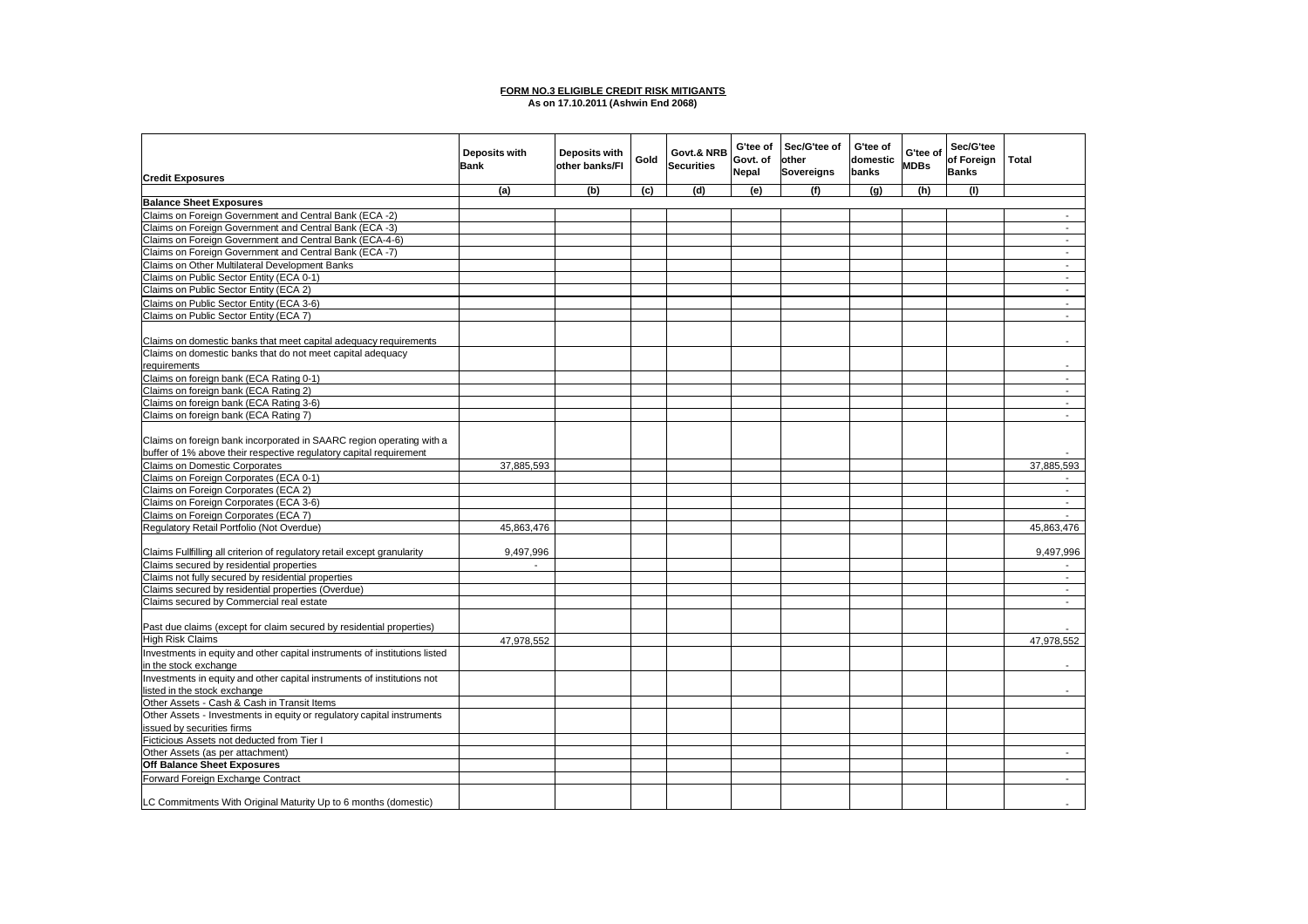| ECA Rating 0-1 |  |  |  |  |  |
|----------------|--|--|--|--|--|
| ECA Rating 2   |  |  |  |  |  |
| ECA Rating 3-6 |  |  |  |  |  |
| ECA Rating 7   |  |  |  |  |  |

**FORM NO.3 ELIGIBLE CREDIT RISK MITIGANTS**

**As on 17.10.2011 (Ashwin End 2068)**

|                                                                     | Deposits with<br><b>Bank</b> | Deposits with<br>other banks/FI | Gold           | Govt.& NRB<br><b>Securities</b> | G'tee of<br>Govt. of<br>Nepal | Sec/G'tee of<br>other<br>Sovereigns | G'tee of<br>domestic<br>banks | G'tee of<br><b>MDBs</b> | Sec/G'tee<br>of Foreign<br><b>Banks</b> | Total                    |
|---------------------------------------------------------------------|------------------------------|---------------------------------|----------------|---------------------------------|-------------------------------|-------------------------------------|-------------------------------|-------------------------|-----------------------------------------|--------------------------|
| <b>Credit Exposures</b>                                             |                              |                                 |                |                                 |                               |                                     |                               |                         |                                         |                          |
|                                                                     | (a)                          | (b)                             | (c)            | (d)                             | (e)                           | (f)                                 | (g)                           | (h)                     | (1)                                     |                          |
| LC Commitments With Original Maturity Over 6 months (domestic)      |                              |                                 |                |                                 |                               |                                     |                               |                         |                                         |                          |
| ECA Rating 0-1                                                      |                              |                                 |                |                                 |                               |                                     |                               |                         |                                         | $\sim$                   |
| ECA Rating 2                                                        |                              |                                 |                |                                 |                               |                                     |                               |                         |                                         | $\overline{\phantom{a}}$ |
| ECA Rating 3-6                                                      |                              |                                 |                |                                 |                               |                                     |                               |                         |                                         | ۰.                       |
| <b>ECA Rating 7</b>                                                 |                              |                                 |                |                                 |                               |                                     |                               |                         |                                         |                          |
| Bid Bond, Performance Bond and Counter Guarantee Domestic           |                              |                                 |                |                                 |                               |                                     |                               |                         |                                         |                          |
| Counterparty                                                        | 12,927,225                   |                                 |                |                                 |                               |                                     |                               |                         |                                         | 12,927,225               |
| ECA Rating 0-1                                                      |                              |                                 |                |                                 |                               |                                     |                               |                         |                                         | $\overline{\phantom{a}}$ |
| ECA Rating 2                                                        |                              |                                 |                |                                 |                               |                                     |                               |                         |                                         | $\sim$                   |
| ECA Rating 3-6                                                      |                              |                                 |                |                                 |                               |                                     |                               |                         |                                         | $\sim$                   |
| <b>ECA Rating 7</b>                                                 |                              |                                 |                |                                 |                               |                                     |                               |                         |                                         | $\sim$                   |
| Guarantee Invoked but vet not honoured                              |                              |                                 |                |                                 |                               |                                     |                               |                         |                                         | $\overline{\phantom{a}}$ |
| Underwriting commitments                                            |                              |                                 |                |                                 |                               |                                     |                               |                         |                                         | $\overline{\phantom{a}}$ |
| Lending of Bank's Securities or Posting of Securities as collateral |                              |                                 |                |                                 |                               |                                     |                               |                         |                                         | $\sim 100$               |
| Repurchase Agreements, Assets sale with recourse (including repo/   |                              |                                 |                |                                 |                               |                                     |                               |                         |                                         |                          |
| reverse repo)                                                       |                              |                                 |                |                                 |                               |                                     |                               |                         |                                         |                          |
| <b>Advance Pavment Guarantee</b>                                    | 1.382.231                    |                                 |                |                                 |                               |                                     |                               |                         |                                         | 1,382,231                |
| <b>Financial Guarantee</b>                                          | 3,683,500                    |                                 |                |                                 |                               |                                     |                               |                         |                                         | 3,683,500                |
| Acceptances and Endorsements                                        |                              |                                 |                |                                 |                               |                                     |                               |                         |                                         | $\overline{\phantom{a}}$ |
| Unpaid portion of Partly paid shares and Securities                 |                              |                                 |                |                                 |                               |                                     |                               |                         |                                         | $\sim$                   |
| Irrevocable Credit commitments (Short Term)                         |                              |                                 |                |                                 |                               |                                     |                               |                         |                                         | $\sim$                   |
| Irrevocable Credit commitments (Long Term)                          |                              |                                 |                |                                 |                               |                                     |                               |                         |                                         | $\overline{\phantom{a}}$ |
| Other Contingent Liabilities                                        |                              |                                 |                |                                 |                               |                                     |                               |                         |                                         |                          |
| <b>Total</b>                                                        | 159,218,573                  | $\overline{\phantom{a}}$        | $\blacksquare$ | $\blacksquare$                  | $\blacksquare$                | ٠                                   |                               | $\blacksquare$          |                                         | 159,218,573              |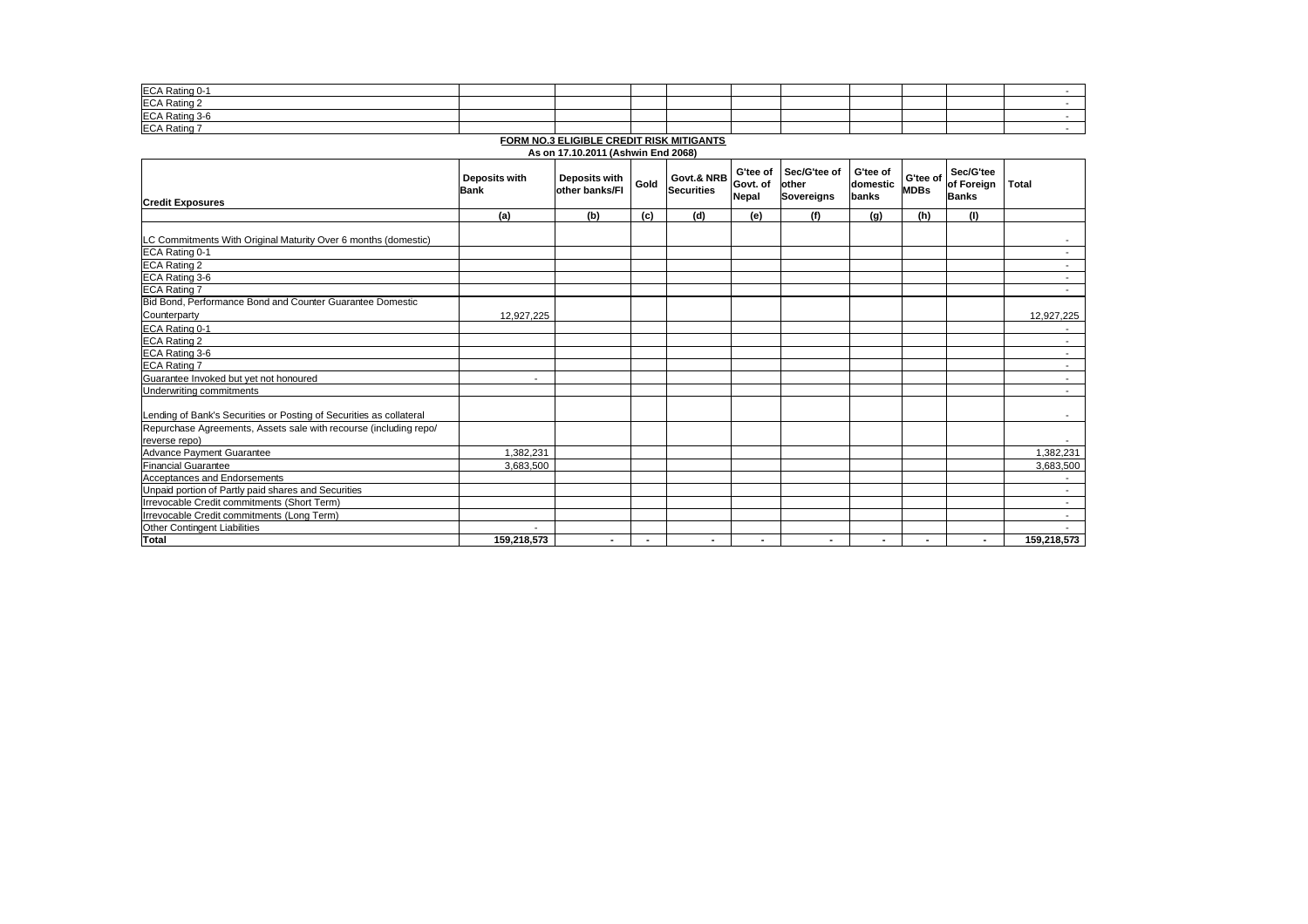## **FORM NO.5 OTHER ASSETS As on 17.10.2011 (Ashwin End 2068)**

| S. No.        | <b>Assets</b>                           | <b>Gross Amount</b>      | <b>Specific Provision</b> | <b>Net Balance</b> |  |
|---------------|-----------------------------------------|--------------------------|---------------------------|--------------------|--|
| 1             | <b>Fixed Assets</b>                     | 402,486,682              | 6,272,000                 | 396,214,682        |  |
| 2             | Interest Receivable on Other Investment | 5,297,566                |                           | 5,297,566          |  |
| 3             | Interest Receivable on Loan             | 40,469,257               | 40,469,257                |                    |  |
| 4             | <b>Non Banking Assets</b>               |                          |                           |                    |  |
| 5             | <b>Reconciliation Account</b>           | $\blacksquare$           | $\overline{\phantom{0}}$  |                    |  |
| 6             | <b>Draft Paid Without Notice</b>        | $\overline{\phantom{a}}$ | $\overline{\phantom{0}}$  |                    |  |
| 7             | <b>Sundry Debtors</b>                   | 277,746                  | $\overline{\phantom{0}}$  | 277,746            |  |
| 8             | Advance payment and Deposits            | 43,955,925               |                           | 43,955,925         |  |
| 9             | Staff Loan & Advance                    | 44,810,015               | $\overline{\phantom{0}}$  | 44,810,015         |  |
| 10            | Stationery                              | 1,728,256                | $\overline{\phantom{0}}$  | 1,728,256          |  |
| 11            | All other assets                        | 111,049,595              |                           | 111,049,595        |  |
| <b>ITOTAL</b> |                                         | 650,075,042              | 46,741,257                | 603,333,785        |  |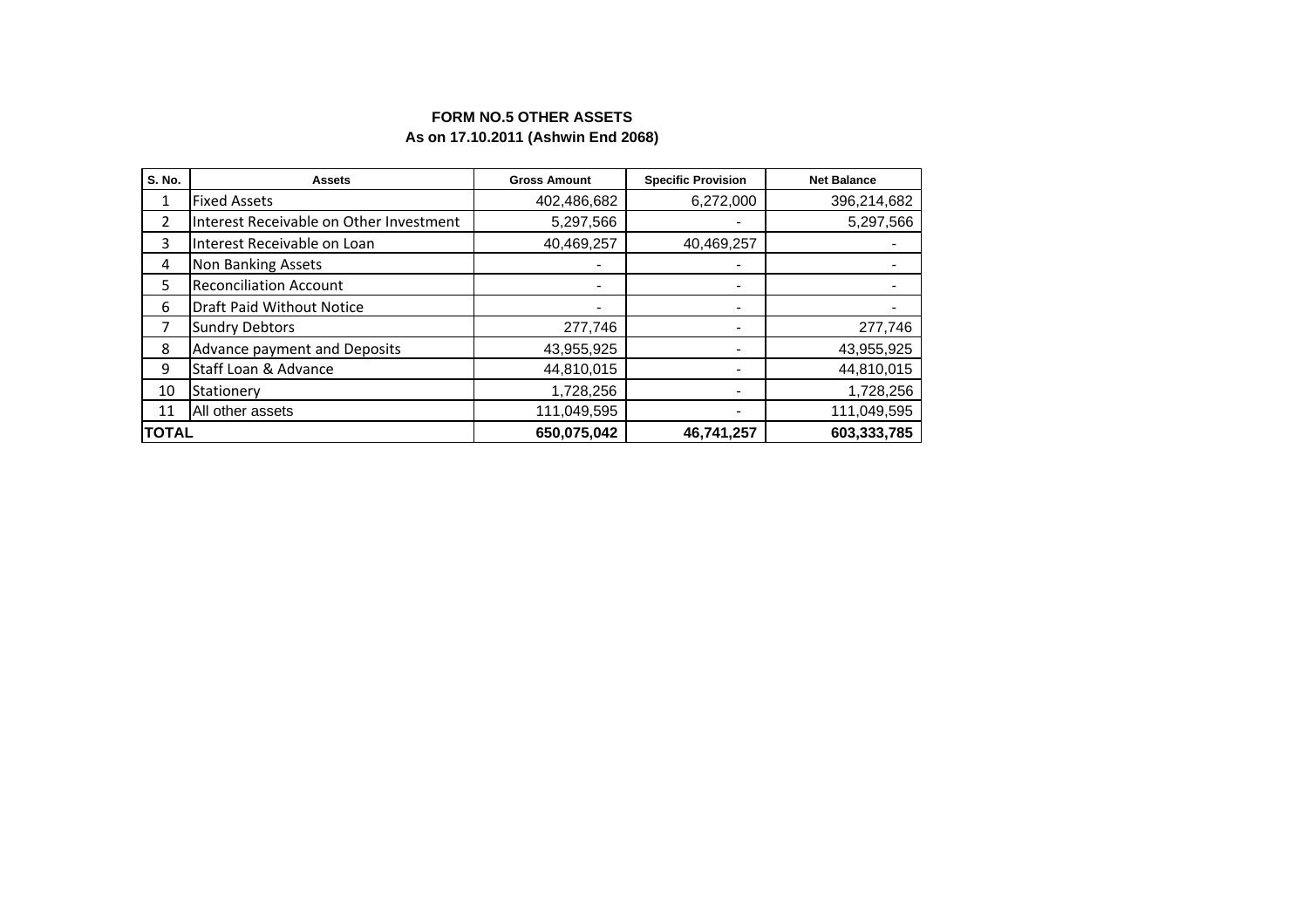## **FORM NO.6 RISK WEIGHTED EXPOSURE FOR OPERATIONAL RISK As on 17.10.2011 (Ashwin End 2068)**

| <b>Particulars</b>                                                  | Year 1 (2065/66) | Year 2 (2066/67) | Year 3 (2067/68) |
|---------------------------------------------------------------------|------------------|------------------|------------------|
| Net Interest Income                                                 | 122,657,953      | 216,346,417      | 355,456,322      |
| Commission and Discount Income                                      | 4,251,601        | 3,908,315        | 4,949,150        |
| <b>Other Operating Income</b>                                       | 25,564,749       | 30,740,447       | 34,805,648       |
| <b>Exchange Fluctuation Income</b>                                  | 8,479,790        | 5,606,611        | 157,502          |
| Addition / Deduction Interest Suspense during the period            | (364,221)        | 4,434,107        | 12,541,981       |
| Gross income (a)                                                    | 160,589,872      | 261,035,897      | 407,910,603      |
| Alfa (b)                                                            | 15%              | 15%              | 15%              |
| <b>Fixed Percentage of Gross Income [c=(axb)]</b>                   | 24,088,481       | 39,155,385       | 61,186,590       |
| Capital Requirement for operational risk (d) (average of c)         | 41,476,819       |                  |                  |
| Risk Weight (reciprocal of capital requirement of 10%) in times (e) | 10               | 10               |                  |
| Equivalent Risk Weight Exposure [f=(dxe)]                           | 414,768,186      |                  |                  |
| <b>PILLAR-II ADJUSTMENTS</b>                                        |                  |                  |                  |
| If Gross Income for all the last three years is negative (6.4 a 8)  |                  |                  |                  |
| Total Credit and Investment (net of Specific Provision)             |                  |                  |                  |
| Capital Requirement for operational risk (5%)                       |                  |                  |                  |
| Risk Weight (reciprocal of capital requirement of 10%) in times     |                  | 10               |                  |
| Equivalent Risk Weight Exposure [g]                                 |                  |                  |                  |
| Equivalent Risk Weight Exposure [h=f+g]                             |                  |                  |                  |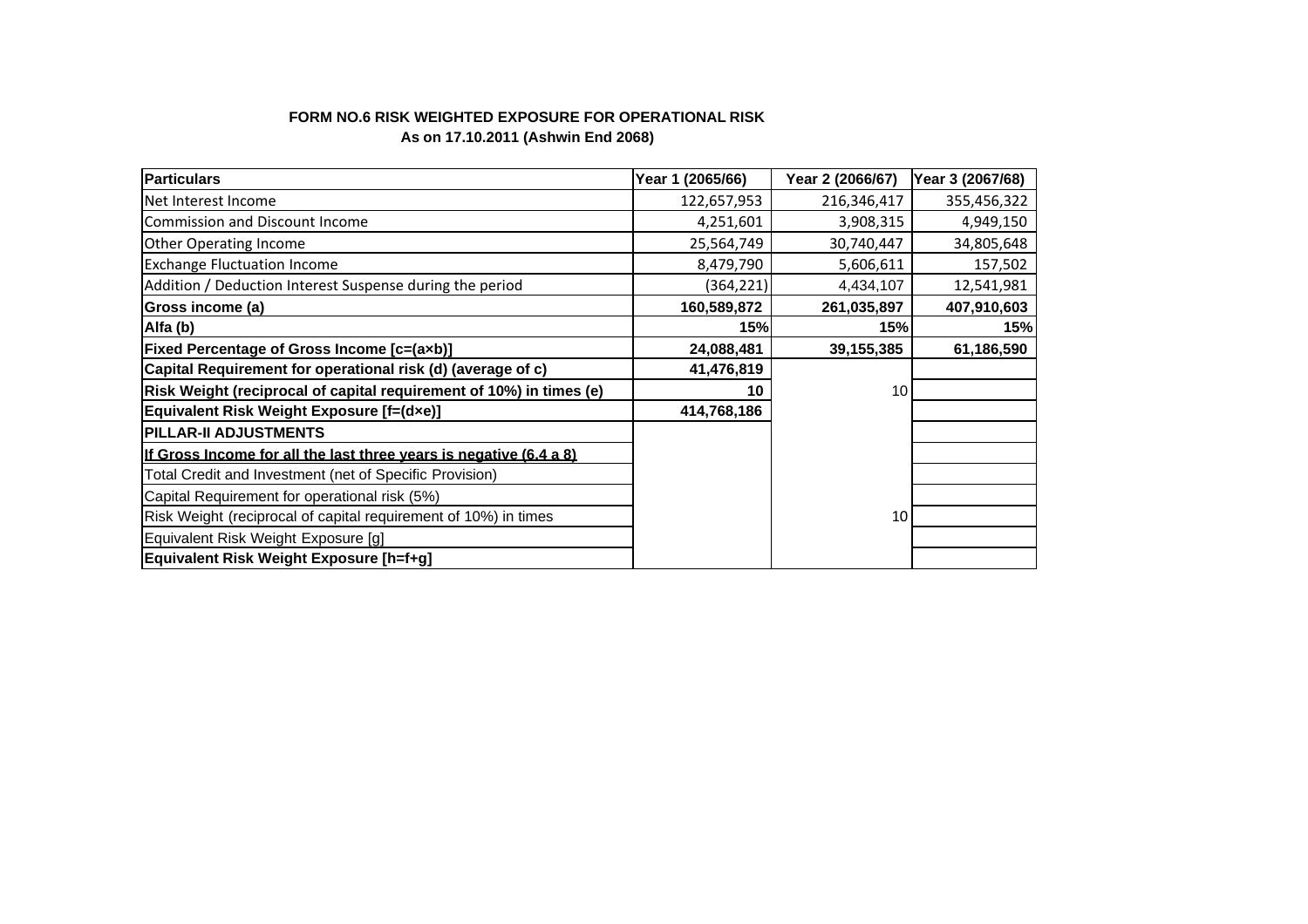### **FORM NO.7 RISK WEIGHTED EXPOSURE FOR MARKET RISK As on 17.10.2011 (Ashwin End 2068)**

| S.No.                                                               | <b>Currency</b>                           | <b>Open Position (FCY)</b> | Rate           | <b>Open Position (NPR)</b> | <b>Relevant Open Position</b> |  |  |  |  |  |
|---------------------------------------------------------------------|-------------------------------------------|----------------------------|----------------|----------------------------|-------------------------------|--|--|--|--|--|
|                                                                     | <b>INR</b>                                | 67,780                     | 1.60           | 108,499                    | 108,499                       |  |  |  |  |  |
| 2                                                                   | <b>USD</b>                                | 53,926                     | 78.30          | 4,222,406                  | 4,222,406                     |  |  |  |  |  |
| 3                                                                   | <b>GBP</b>                                |                            | $\blacksquare$ |                            |                               |  |  |  |  |  |
| 4                                                                   | <b>AUD</b>                                |                            | -              |                            |                               |  |  |  |  |  |
| 5                                                                   | <b>JPY</b>                                | 11,000                     | 1.01           | 11,105                     | 11,105                        |  |  |  |  |  |
| 6                                                                   | <b>EUR</b>                                | 2,050                      | 107.82         | 221,031                    | 221,031                       |  |  |  |  |  |
| <b>Total Open Position (a)</b>                                      |                                           |                            |                |                            | 4,563,040                     |  |  |  |  |  |
| <b>Fixed Percentage (b)</b>                                         |                                           |                            |                |                            | 5%                            |  |  |  |  |  |
| Capital Charge for Market Risk [c=(axb)]                            | 228,152                                   |                            |                |                            |                               |  |  |  |  |  |
| Risk Weight (reciprocal of capital requirement of 10%) in times (d) | 10                                        |                            |                |                            |                               |  |  |  |  |  |
|                                                                     | Equivalent Risk Weight Exposure [e=(cxd)] |                            |                |                            |                               |  |  |  |  |  |